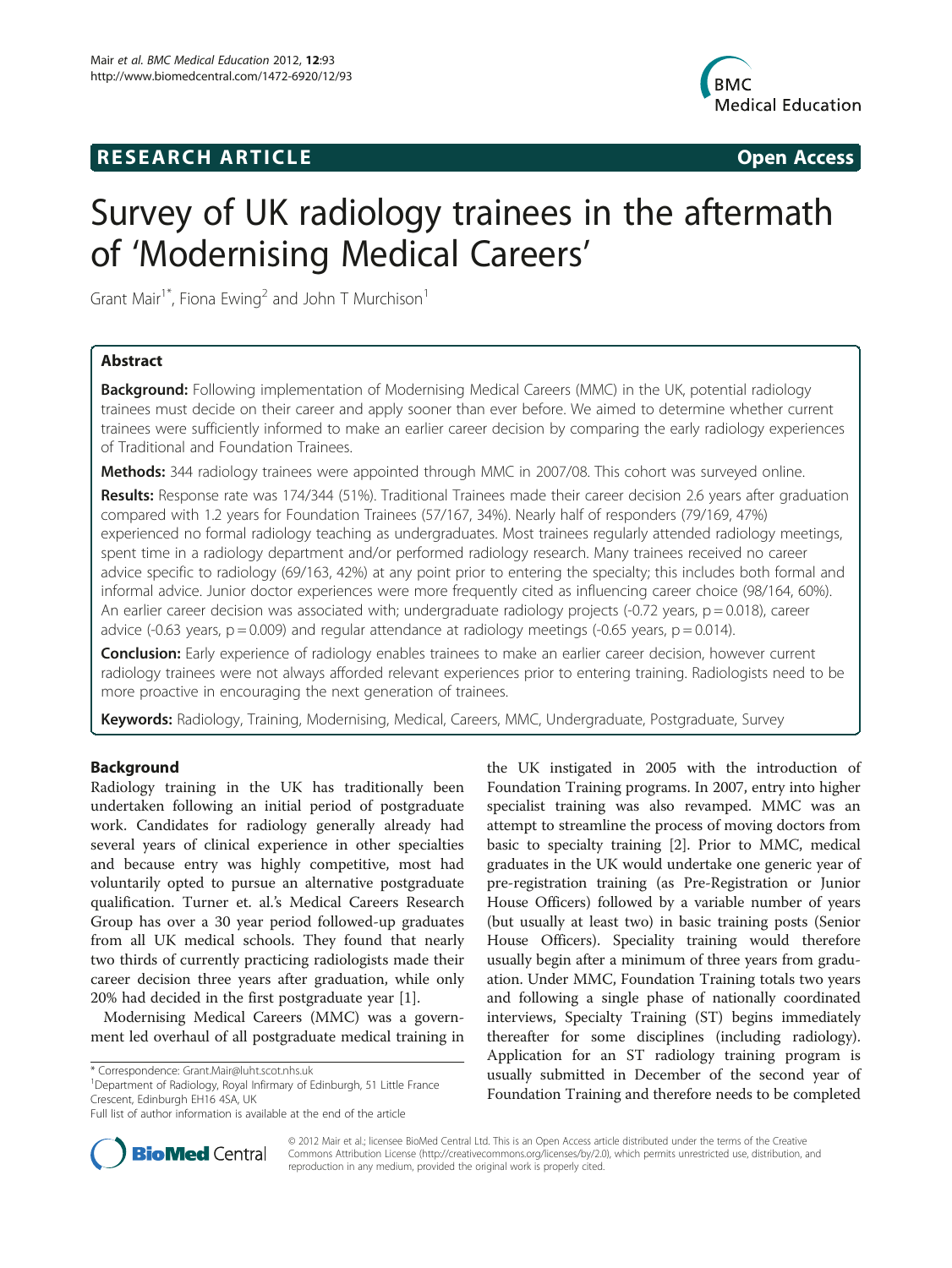approximately 16 months after graduation; this is earlier than ever before. Accordingly, contemplating a career in radiology and building a portfolio of relevant experience must begin as an undergraduate, a process that requires adequate radiology exposure not only clinically, but also educationally and in a research context. It is our supposition that current undergraduate curricula and early postgraduate training in the UK do not adequately prepare trainees to make an informed decision for entering a career in radiology through MMC.

The aim of this survey was to determine whether potential trainees to radiology are sufficiently experienced to make an informed career decision following shortening of the generic pre-specialty training time as imposed by MMC and if necessary, identify methods to improve early access to radiology for potential trainees. By assessing trainees' early experiences of radiology and comparing responses obtained from Foundation Trainees (those who completed a Foundation Program as implemented by MMC) with responses returned by Traditional Trainees (those who did not complete a Foundation Program and are representative of pre-radiology training prior to MMC) we hoped to ascertain how this major change in postgraduate training is affecting those on whom it has been imposed.

## Results

## Demographics

174 responses were obtained giving a response rate of 51%. From these, 154/174 (89%) surveys were completed in their entirety. Respondents comprised 60/157 (38%) first and 97/157 (62%) second year trainees; 96/158 (61%) were male. Most trainees were less than 30 years of age at the time of survey (108/158, 68%). A significant proportion completed a Foundation Program (57/167, 34%). All 16 UK training schemes (deaneries) are represented; the mean response rate was 45% per deanery. Trainees came from a range of 38 different medical schools. The most frequently encountered medical schools are displayed in Figure [1](#page-2-0). International medical schools, i.e. those outside of the UK (32/154, 21% of total) were grouped by country; 12 other countries are represented, with the largest number from India (17/154, 11% of total trainees surveyed).

International medical graduates showed no significant difference in the timing of their decision to train in radiology. A higher percentage of these trainees have a postgraduate qualification, but this difference was not significant. International graduates were less likely to have completed a Foundation Program (8/32, 25% versus 45/122, 37% for those trained in the UK). International graduates were significantly more likely to be older (p < 0.001). No other differences were identified between radiology trainees who had UK based compared with overseas undergraduate medical training. The survey made no assessment of the location of any postgraduate, pre-radiology training.

## Choosing radiology

Foundation Trainees made their decision to enter radiology training 1.2 years after graduation; these trainees were obliged to apply during their second postgraduate year. This compared with 2.6 years for Traditional Trainees who were not obliged to apply at any particular time in their training. Twice as many Foundation Trainees made their decision at the undergraduate level (Table [1](#page-2-0)).

Prior to applying for radiology, 115/174 (66%) trainees had alternative career plans and 78/174 (45%) concurrently applied to another specialty. Foundation Trainees were significantly less likely to have alternative career plans  $(\chi^2 = 5.34, p = 0.021, df = 1, OR = 0.41 [95\% CI 0.19-0.90]).$ Completion of the Foundation Program however, was not associated with whether trainees applied to specialties other than radiology during the MMC process. Foundation Trainees were offered significantly more training posts through MMC ( $p = 0.014$ ). The majority of trainees (141/173, 82%) obtained postgraduate qualifications prior to entering radiology. Traditional Trainees were more likely to have a postgraduate qualification  $(\chi^2 = 39.9, p < 0.001, df = 1, OR = 0.05 [95\% CI 0.01 - 0.22]),$ and for this qualification to be completed  $(\chi^2 = 21.19,$  $p < 0.001$ , df = 1, OR = 0.14 [95% CI 0.06-0.36]). Surgery was the most common alternative career path and the majority of postgraduate exams completed across the cohort were surgical (90/141, 64%). Medical exams prior to radiology were less common (39/141, 28%).

## Early experience of the specialty

Table [2](#page-2-0) shows the uptake of relevant clinical experiences by participants prior to entering radiology training.

Nearly half of the trainees surveyed (79/169, 47%) received no undergraduate radiology teaching (defined as 'session taken by a radiologist where the primary focus was image interpretation'), with only 42/169 (25%) having more than 10 sessions in total. Those with no undergraduate tuition were significantly more likely to have graduated earlier (p = 0.025). Undergraduate projects or student electives commonly involved at least some radiology (either primarily based in radiology, or projects based in anatomy, pathology or medical physics with radiological input); an intercalated BSc associated with radiology was less common.

As junior doctors, most radiology trainees (145/167, 87%) attended local radiology meetings weekly, with 10/ 167 (6%) attending less frequently than once a month or never. Only 6/57 (11%) of Foundation Trainees had a radiology based rotation as part of their Program. Nearly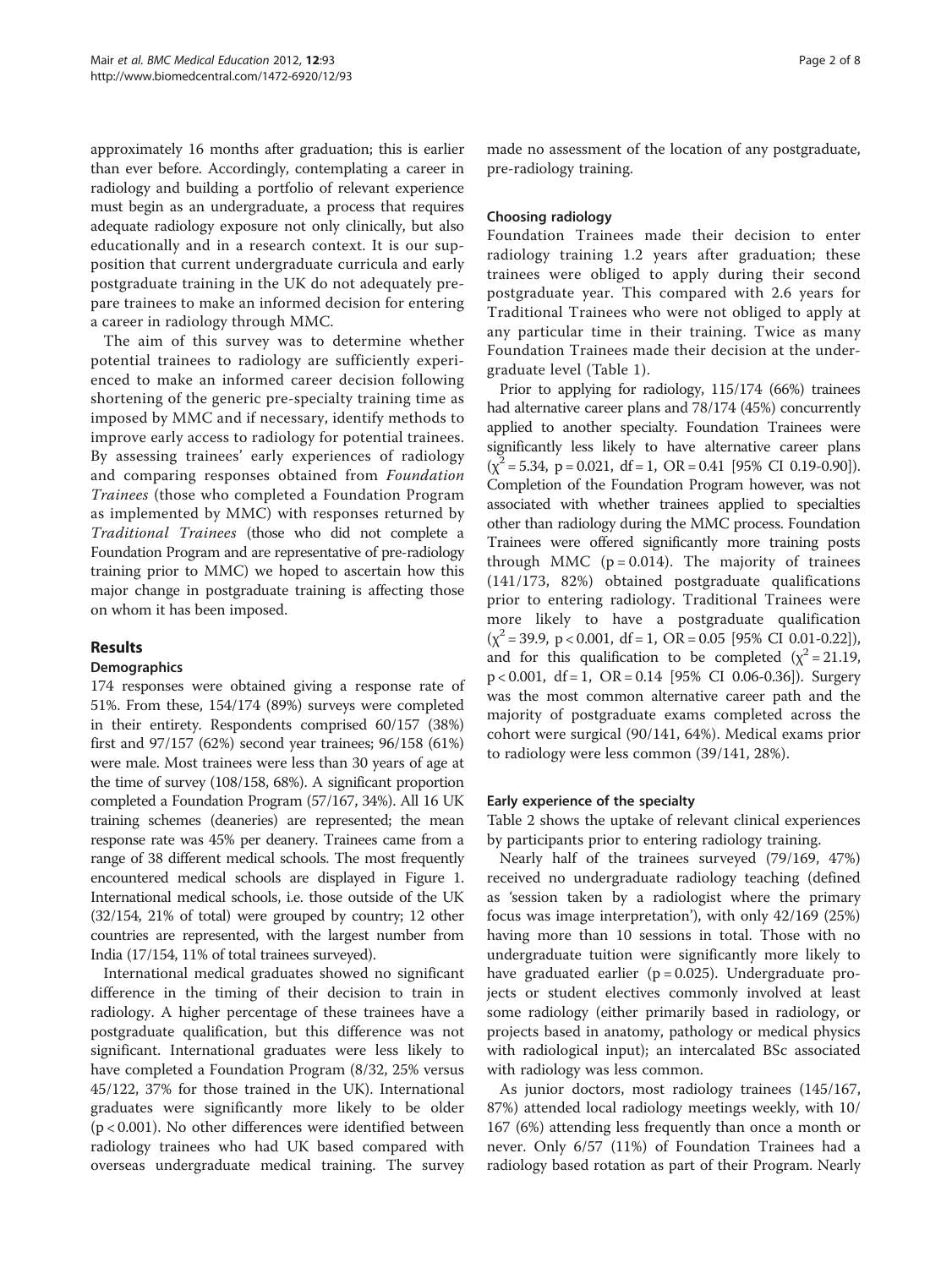two thirds of trainees spent formal time in a radiology department prior to applying.

Belfast (3), Saint Andrews (1), Sheffield (3), South Africa (2), Southampton (1), West Indies (1).

Most trainees performed radiology based research or audit prior to applying (131/163, 80%); audit was most

| Year of decision             | <b>Foundation</b><br>trainee<br>$(n = 57)$ | <b>Traditional</b><br>trainee<br>$(n = 110)$ |
|------------------------------|--------------------------------------------|----------------------------------------------|
|                              | Percentage of trainees (%)                 |                                              |
| Undergraduate                | 25                                         | 13                                           |
| Postgraduate Year 1          | 36                                         | 8                                            |
| Postgraduate Year 2          | 39                                         | 29                                           |
| Postgraduate Year 3          |                                            | 21                                           |
| Postgraduate Year 4          |                                            | 16                                           |
| Postgraduate Year 5 or Later |                                            | 13                                           |
| Years from Graduation (mean) | 1.2 years                                  | 2.6 years                                    |
|                              |                                            |                                              |

Comparing those who completed a Foundation Program (Foundation Trainee) with those trainees who did not (Traditional Trainee).

common (103/163, 63%). Many trainees received no career advice specific to radiology (69/163, 42%); for those who did, informal discussions were most common

Table 2 Early clinical experiences of radiology cited by trainees

| <b>Experience</b>                                             | Uptake n (%) |
|---------------------------------------------------------------|--------------|
| Regular Attendance at Radiology<br>Meetings (at least weekly) | 145/167 (87) |
| Radiology Research/Audit                                      | 131/163 (80) |
| Formal Time in Radiology Department<br>(e.g. Taster Week)     | 107/167 (64) |
| Career Advice Specific to Radiology                           | 94/163 (58)  |
| Undergraduate Radiology Tuition                               | 90/169 (53)  |
| Undergraduate SSM/Student Elective<br>Related to Radiology    | 38/88 (43)   |
| Intercalated BSc Related to Radiology                         | 21/79 (27)   |
| Radiology Based Rotation within<br>Foundation Program         | 6/57(11)     |

SSM - Special Study Module.

<span id="page-2-0"></span>

Figure 1 Medical schools attended by those surveyed. Other (n) = Aberdeen (3), Birmingham (1), Bristol (4), Egypt (1), Estonia (1), Germany (1), Greece (1), Guy's London (4), Iran (3), Iraq (1), Jordan (1), Leicester (2), Liverpool (2), Nepal (1), Newcastle (1), Oxford (4), Pakistan (2), Queen's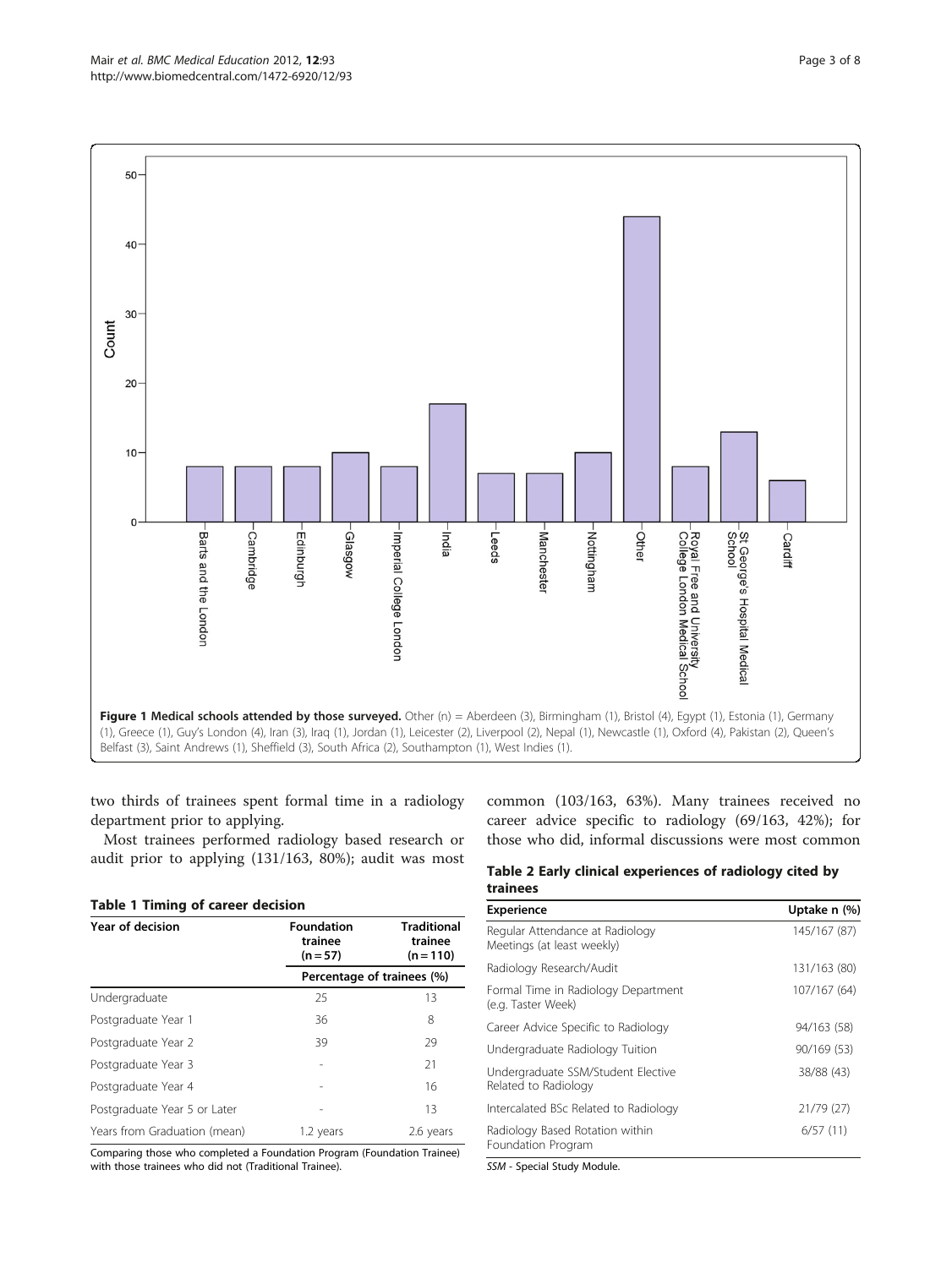(69/163, 42%) while formal advice and departmental open days were rare (13/163, 8% and 12/163, 7%, respectively).

Foundation Trainees were more likely to receive undergraduate tuition in radiology ( $\chi^2$  = 18.77, p < 0.001, df = 1, OR = 0.41 [95% CI 0.21-0.82]) and to undertake a taster week  $(\chi^2 = 7.12, p = 0.008, df = 1, OR = 0.35 [95\%]$ CI 0.15-0.82]). There was no significant difference in attendance at departmental meetings, on uptake of research opportunities or career advice for Foundation compared with Traditional Trainees.

For those who cited an undergraduate experience as influencing eventual career choice (59/166, 36%), an SSM (Special Study Module) or elective was most common. Experiences as a junior doctor were more frequently cited as influencing career choice (98/164, 60%), especially departmental meetings/day to day work (37/164, 23%) and Taster Sessions (31/164, 19%). Those who obtained career advice ('did you attended a career open day for radiology, or obtain career advice specific to radiology (including informal discussions)?') cited this as more influential in their decision than research experience; 27/129 (21%) of those who obtained career advice found that this influenced their career decision. The influence of both undergraduate and postgraduate experiences was the same for both Traditional and Foundation Trainees.

#### Factors affecting timing of career decision

The impact of various radiology experiences on timing of career decision was assessed; see Table 3. To limit confounding, results are compared between those who did and those who did not complete the Foundation Program. All of the experiences highlighted in Table [2](#page-2-0) were found to affect the timing of a career decision; many of these associations were statistically significant.

As expected, an alternative career plan delayed the decision to train in radiology; this was most marked and statistically significant for Traditional Trainees, delaying the decision by 1.47 years.

Foundation Trainees who regularly attended radiology meetings (most days or most weeks), obtained career advice specific to radiology or undertook an SSM/student elective related to radiology were more likely to decide to train in radiology sooner. Similar trends were identified for Traditional Trainees, although these trends were not statistically significant. Performing radiology based research or audit (including an intercalated BSc), spending formal time in a radiology department, or obtaining undergraduate tuition in radiology - although influential in the career decision making process - did not lead to a statistically significant effect on decision timing, although there were also trends to an earlier decision here.

## Outcome of decision to train in radiology

Trainees who did not feel adequately prepared to make the decision to enter radiology training had less time between graduation and starting training than those who were adequately prepared but this difference was not significant. There was no association between the Foundation Program and whether or not trainees felt ready to begin radiology. Similarly, the career stage at which the decision was made was not associated.

The vast majority of respondents (147/162, 91%) felt adequately prepared and ready to embark on their radiology career at the point of entry. Job satisfaction was high in the cohort; ranked on a scale of 1 (unhappy) to 5 (delighted), the mean result was 4.6 (Figure [2](#page-4-0)). The vast majority of trainees (128/163, 79%) obtained a training post in their first (101/163, 62%) or second (27/163, 17%) choice deanery through MMC. There was however,

Table 3 Association between uptake of various clinical experiences and timing of career decision

| <b>Experience</b>                                        | Effect on decision in years |                            |
|----------------------------------------------------------|-----------------------------|----------------------------|
|                                                          | <b>Foundation trainee</b>   | <b>Traditional trainee</b> |
| Radiology Audit or Research (Including Intercalated BSc) | $-0.29$                     | $-0.24$                    |
| Regular Attendance at Radiology Meetings                 | $-0.65(0.014)$              | $-0.51$                    |
|                                                          | 95%Cl -0.15 to -1.16        |                            |
| Formal Time in Radiology Department (e.g. Taster Week)   | No difference               | $-0.48$                    |
| Career Advice Specific to Radiology                      | $-0.63(0.009)$              | $-0.38$                    |
|                                                          | 95%CI -0.18 to -1.10        |                            |
| Undergraduate Radiology Tuition                          | No difference               | $-0.26$                    |
| SSM/Elective Related to Radiology                        | $-0.72(0.018)$              | $-0.20$                    |
|                                                          | 95%CL-0.14 to -1.30         |                            |
| Alternative Career Plan                                  | 0.32                        | $1.47$ (<0.001)            |
|                                                          |                             | 95%CI 0.83 to 2.11         |

Results provided for both those who did (Foundation Trainee) and those who did not (Traditional Trainee) complete a Foundation Program. A negative number indicates an earlier decision. If statistically significant, p-values are provided in parentheses. SSM- Special Study Module.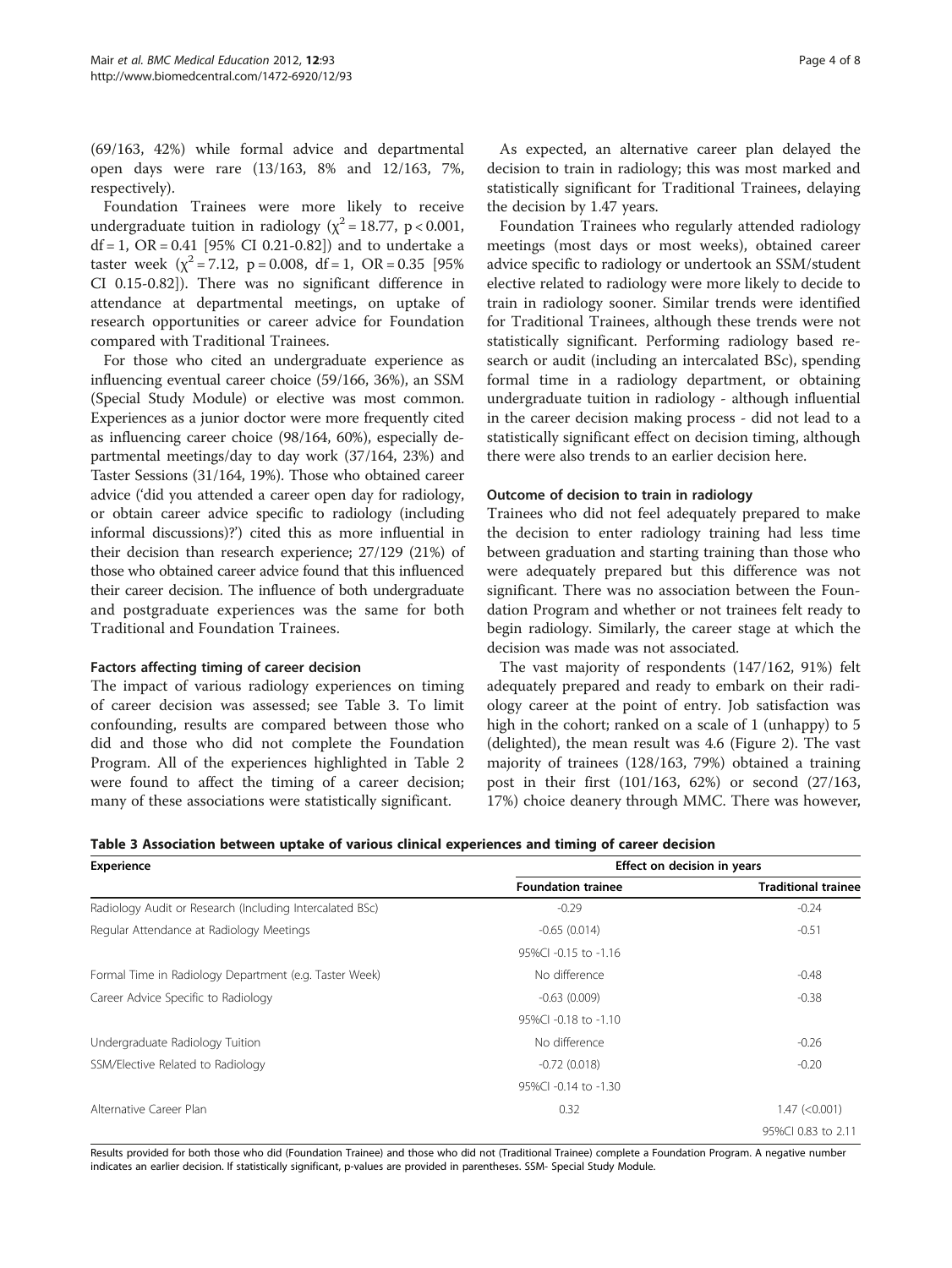<span id="page-4-0"></span>

dissatisfaction with the process; on a scale of 1 (very disappointed) to 5 (delighted) the mean was 2.3 (Figure 3).

Overall satisfaction with radiology was not related to whether or not trainees completed the Foundation Program, or whether they frequently attended departmental meetings or undertook a taster week. There was a trend toward higher satisfaction scores in radiology for those who had career advice though this was not significant. Satisfaction with MMC was not related to decision timing, neither was satisfaction with radiology as a career. Those trainees who applied to other specialties were more satisfied with the MMC process overall  $(p = 0.006)$ 



but this did not affect satisfaction with radiology as a career. Foundation Trainees were more satisfied with the MMC process  $(p < 0.001)$ .

#### **Discussion**

With this survey, we have demonstrated that following the changes to specialty training imposed by MMC (Modernising Medical Careers) in 2007 applicants to UK radiology training must make a career decision much sooner than ever before. Trainees choose radiology based on undergraduate and postgraduate experiences of the specialty and these experiences are associated with an earlier career decision. Unfortunately, trainees in our survey had limited experience of the specialty at an undergraduate level and insufficient formal insight of the job in their early postgraduate years. The situation seems to be improving but radiologists and medical schools need to be more proactive in exposing the next generation of trainees to the specialty.

#### Timing of a career decision and the impact of MMC

Following implementation of MMC changes to specialist training, radiology applications must now be submitted within the second postgraduate year. Prior to this, most trainees needed 3 years just to decide on a career in radiology [\[1\]](#page-7-0). It should be noted that the basic entry requirement imposed by the Royal College of Radiologists (RCR) has not changed during the MMC transition period; trainees are still required to have obtained a minimum two years of 'appropriate clinical experience' [[3,4\]](#page-7-0) i.e. MMC affords potential radiology trainees only that minimum clinical experience. In our survey, traditionally trained applicants to radiology (completed undergraduate medical training before 2005) made their career decision 2.6 years after graduation. As expected, Foundation Trainees (graduated 2005 or later; these trainees represent the new style of basic medical training in the UK) decided nearly 18 months sooner. A significant number of these trainees decided in the same year they were obliged to apply raising the possibility they were unlikely to be fully prepared or informed for the decision.

Both undergraduate and junior doctor experiences of radiology were significantly related to the timing of a career decision in our survey. Specifically, an undergraduate radiology project, obtaining career advice specific to radiology and regular attendance at departmental meetings were associated with an earlier decision (approximately 8 months sooner). Interestingly, an undergraduate radiology project and obtaining career advice specific to radiology are experiences that would have been instigated by the trainee and who therefore presumably already had some interest in the specialty. Notably, the only other early experience of radiology identified in the survey that would not have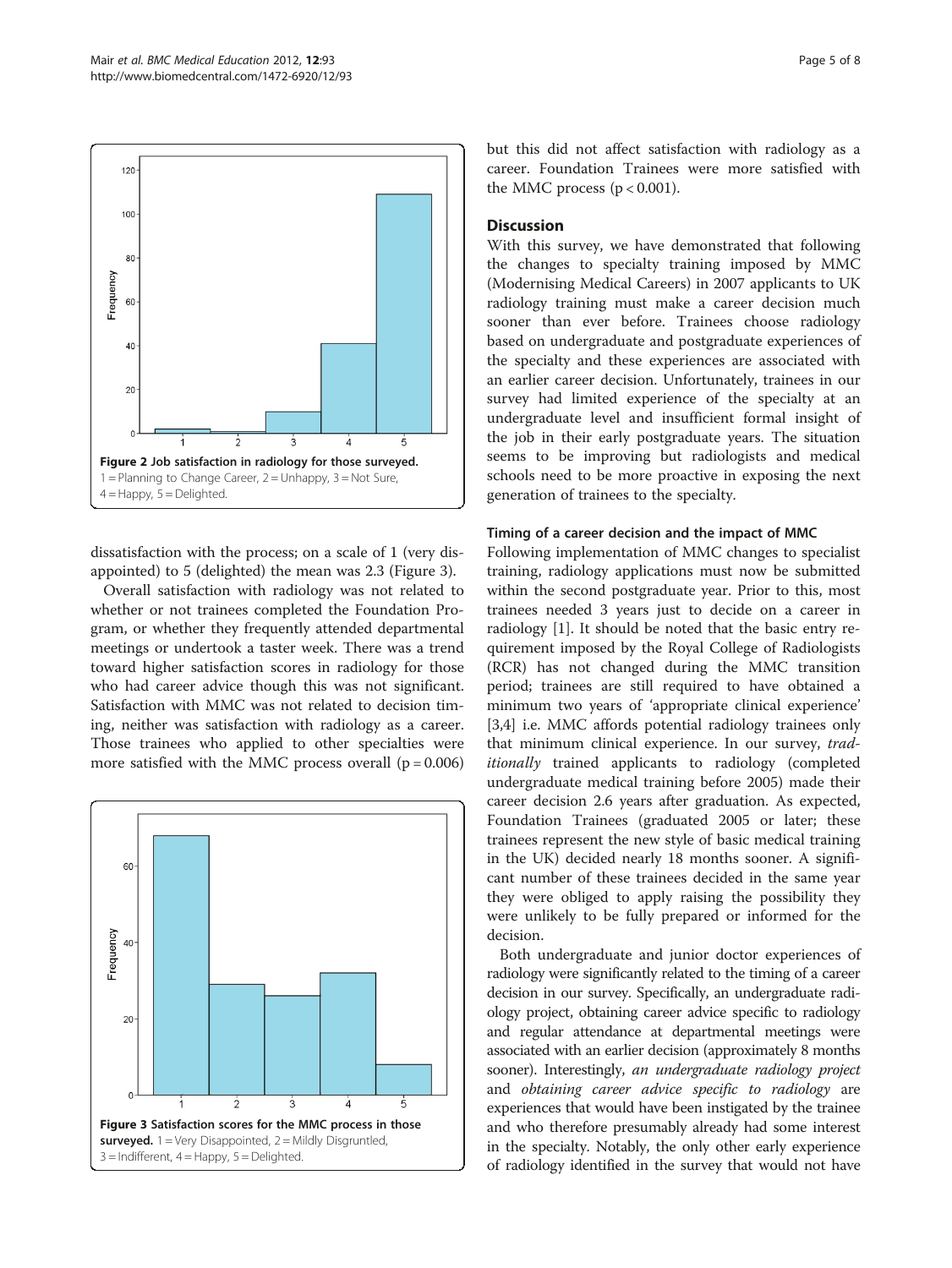been instigated by the trainee – undergraduate tuition – was not frequently cited by respondents with nearly half having never received such tuition.

There was generally poor availability and/or uptake of early radiological experiences in our cohort. Postgraduate experiences were more frequently cited than undergraduate as influential in the process of making a career decision, a finding that has previously been reported across all medical specialties in the UK [[5\]](#page-7-0). A worryingly large proportion of current trainees did not receive any undergraduate experience of radiology (neither tuition nor a radiology specific project). In addition, very few trainees received formal career advice, attended a radiology career open day or had the opportunity of experiencing radiology first hand as part of their Foundation Program. This is disappointing given that early radiology experience has been shown here and elsewhere to influence decisionmaking. A recent study compared U.S. students from two different years in the same medical school following implementation of radiology into the curriculum. Students exposed earlier showed increased interest and understanding of the specialty and a higher number subsequently considered radiology as a career [[6](#page-7-0)]. Most of the radiology experiences cited as influential in career decision making by the respondents to our survey were obtained later in their training. For example, day-to-day work and/or regular attendance at radiology meetings as a junior doctor was the most influential factor in our cohort. There is therefore, a pressing need for UK undergraduate and early postgraduate medical training to include more radiology. A large body of work analyzing the factors which influence medical career choice across all specialties consistently demonstrates the need for early awareness of career options in undergraduate students and for maintenance of that interest with career guidance throughout the undergraduate period and beyond [\[7](#page-7-0)-[11](#page-7-0)]. For example, policymakers for GP training in Australia have identified undergraduate electives as a key factor in enabling medical students to make an early and informed career choice in GP [[7\]](#page-7-0). Paediatrics suffers a similar fate to radiology in that undergraduate experience of the specialty is usually only obtained in the senior years of medical school by which time many students may have already decided on an alternative career; it is recognized that encouragement in the uptake of taster weeks is hugely beneficial in these less mainstream specialties, particularly as relevant foundation posts are also likely to be very limited in number [[8\]](#page-7-0). With the lowest number of applicants per post identified during the initial years of MMC [\[9](#page-7-0)], psychiatry struggles more than most specialties to recruit potential trainees. A large survey of UK medical students determined that those who had undertaken clinical placements in psychiatry were however more inclined towards the specialty [[10](#page-7-0)].

#### Limitations of the study

As with any research involving a voluntary survey, the greatest limitation in our work is the representation of our target cohort. At a little over 50% represented, there is a risk of misinterpretation of the data; ideally we would have liked nearer 70% or higher. We were unable to contact the potential participating trainees directly and had to invite them indirectly to our survey via the heads of training for each training scheme. This approach makes it impossible to ascertain which trainees did not complete the survey; ideally, non-responders would be targeted directly to improve the response rate. In addition, a small percentage of submitted questionnaires were incomplete. When creating the survey, the authors decided against making any questions mandatory as this can discourage participants from continuing with their submission. Our cohort is however, well spread throughout the UK training schemes with similar levels of representation for each and with none omitted. Demographically, the cohort is a good mix of gender and year of training, with no more than 15 trainees from any one medical school and with a significant inclusion from overseas medical schools. Although we must be cautious interpreting our data, we feel that it is nevertheless sufficiently robust to make the more generalized comments herein.

Another limitation of this work relates to the inclusion of only radiology trainees in our cohort. A broader picture of the effect of MMC on radiology applications would be obtained by surveying all Foundation Trainees, or at least, all applicants to radiology. Our approach enabled comparisons to be made between Traditional and Foundation Trainees but can make no comment on those applicants who were not successful at interview and may therefore have been more adversely affected by the changes imposed through MMC. Further work in this area might investigate differences between successful and unsuccessful applicants to radiology and would provide complimentary information to that which is presented here.

#### The future of radiology training in the UK

In order for potential radiology trainees to make an early, truly informed choice and for the specialty as a whole to attract the best candidates, radiologists have to become more proactive with medical student training by offering appealing undergraduate projects and taking a greater role in undergraduate teaching, being prepared to give career advice, and providing the opportunity for students and junior doctors alike to see the workings of our radiology departments in both an informal and formal context. The RCR have identified career promotion as one of their primary objectives in a recently published strategic plan [[12](#page-7-0)]. Major outlets for career promotion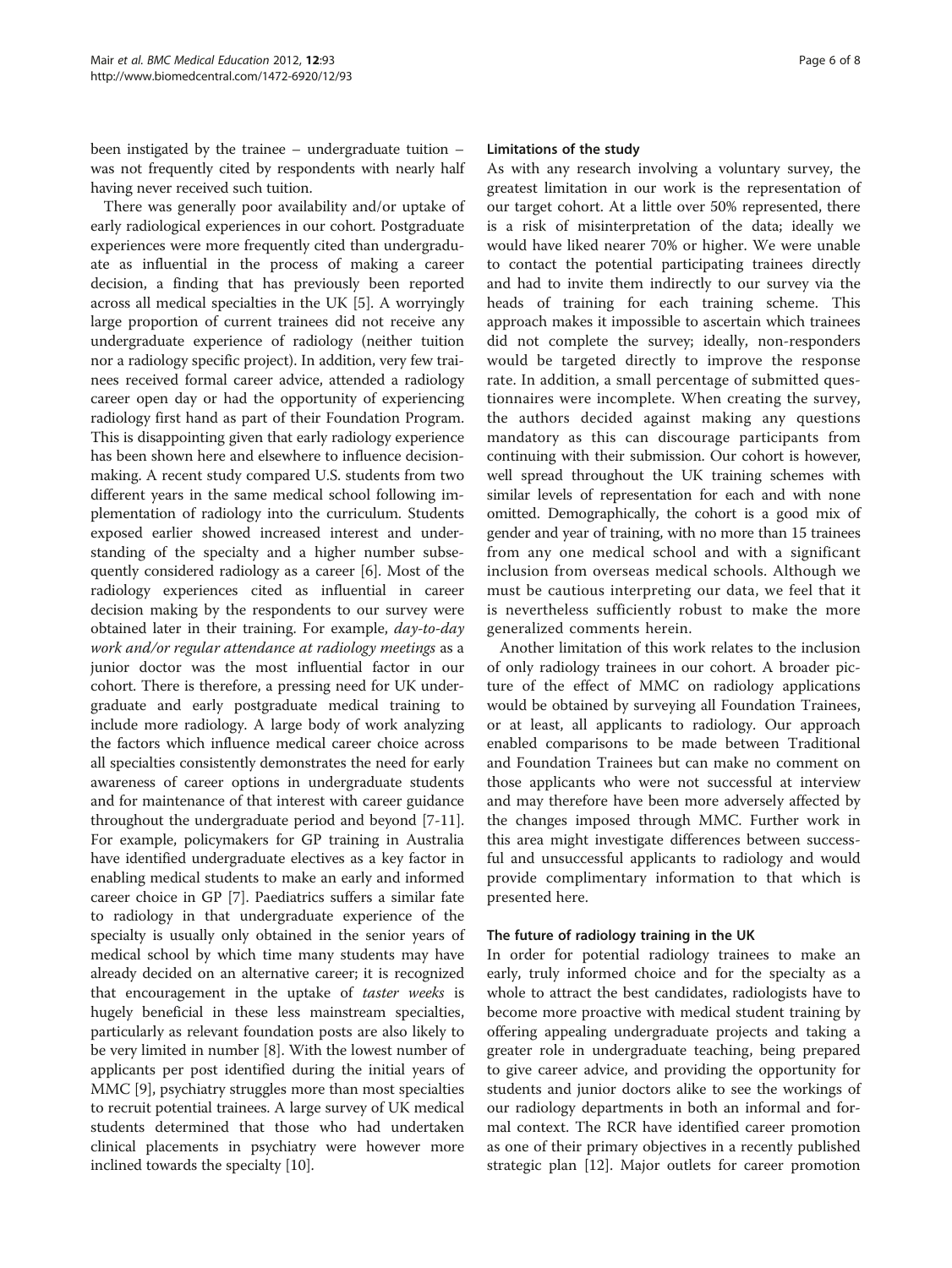in the UK are the various training deaneries; however only one of these deaneries offers a radiology specific open day for potential applicants [\[13\]](#page-7-0). A few offer more generic career open days or actively encourage interested parties to make contact [\[14-17](#page-7-0)], while the remainder simply provide a relevant email address. In addition, undergraduate medical curricula should contain designated sessions in radiology. The RCR have also recognized the current problem of limited experience of the specialty for medical students and aim to encourage more radiology onto UK undergraduate curricula [\[18-20\]](#page-7-0). Encouragingly, our data show that Foundation Trainees were more likely to receive undergraduate experience of the specialty when compared with Traditional Trainees, i.e. things may be improving – the most recently graduated trainees in our cohort did obtain earlier experience of the specialty. However, Foundation Trainees were as likely as their traditionally trained counterparts to apply to specialities other than radiology through MMC. These data may represent 'safety netting' where multiple applications increase the chance of success, but it also implies that Foundation Trainees remain unsure of a career path at the time of their much earlier application; unfortunately, our survey may have enhanced this effect as it was performed during the tumultuous early period of MMC when there was significant uncertainty among applicants. Conversely and reassuringly, while trainees in our survey who did not feel ready to embark on a career in radiology had less time between graduating and starting training, this finding was not significant and did not predominantly affect Foundation Trainees who were as likely to be 'very satisfied' with radiology as a career.

The changes in UK postgraduate medical training brought in through MMC are here to stay. All specialties have to tailor their recruitment processes appropriately. It is no longer acceptable for potential radiologists to first experience the specialty as a spectator from the back of a darkened lunchtime meeting.

## Conclusions

- Historically, radiologists in the UK decided on their career 2.6 years after graduating
- MMC obliges trainees to apply for radiology approximately 1.5 years after graduating
- Early experiences of radiology allow trainees to make an earlier, informed career decision
- Respondents to our survey did not obtain sufficient early experience of the specialty; nearly half had no formal undergraduate radiology teaching, slightly fewer received no radiology specific career advice and postgraduate experiences were most commonly cited as influencing their career decision making

 Radiology should be included on all undergraduate medical curricula

## **Methods**

## Cohort sampled

In early 2009 there were 143 first and 201 second year radiology trainees in the UK who began training in August 2008 and August 2007, respectively. These 344 radiology STs were the first to enter training through the changes imposed by MMC. Due to preordained differences in the timing of their career decision, two distinct groups were defined within the cohort; Foundation Trainees are those who completed a Foundation Program and were therefore obliged to apply for speciality training during their second postgraduate year, while Traditional Trainees did not complete a Foundation Program and were not obliged to apply for specialty training at any particular time. The results from these two groups were compared.

The local independent research ethics service declared that as an evaluation of service development, this project did not require formal ethical review.

#### Survey questionnaire

This cohort of trainees was invited via email to complete an anonymous online survey between November 2008 and February 2009. The survey was hosted on a web server; [www.surveygizmo.com](http://www.surveygizmo.com) enables users to create their own surveys that can be accessed via a hyperlink in an email. Emails were sent indirectly to all trainees in our cohort; the Heads of Training for each of the 16 UK training deaneries (geographical division of UK training schemes) were contacted and asked to forward our email. To increase uptake, two waves of emails (separated by several months) were sent. To ensure the questionnaire was easily received and to identify any problems early, the survey was initially piloted on senior local trainees who were not to be included in the final sampled cohort.

To meet our stated study aims, the survey contained 36 questions designed to assess when and why trainees chose radiology (Results subsection – 'Choosing Radiology'), whether MMC had any impact on the timing of their decision ('Early Experience of the Specialty' and 'Factors Affecting Timing of Career Decision), and finally how satisfied they are with their choice and with the MMC process overall ('Outcome of Decision to Train in Radiology'). Demographic data were also collected.

Answer styles for the questions included statements of fact, estimates based on personal experience and ranking on scales. Many questions also allowed the input of free text for further elaboration. To ease participant compliance and improve return rates, none of the survey questions were mandatory. The full questionnaire is provided as an appendix (see Additional file [1\)](#page-7-0).